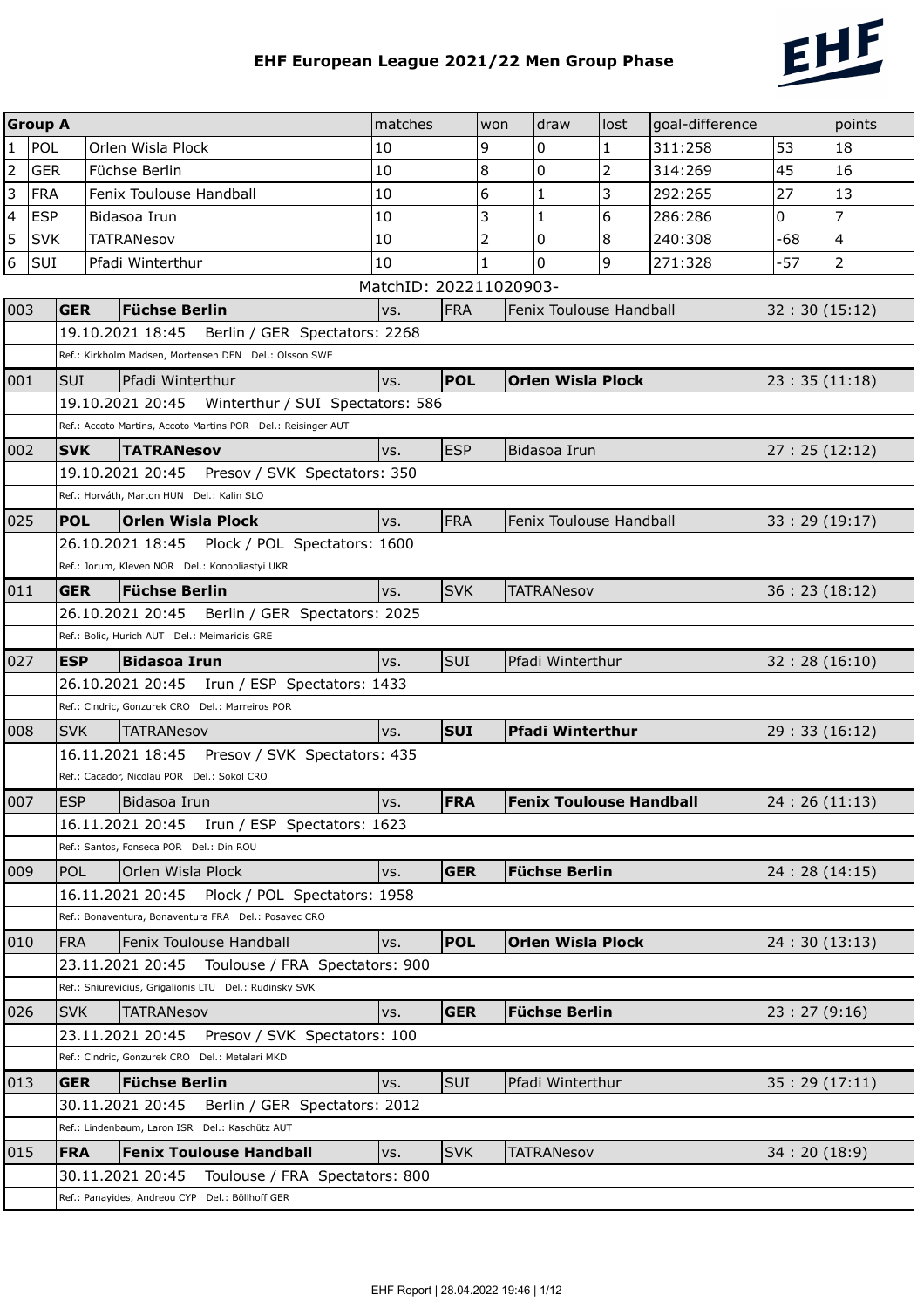

|     |            |                                                                                                           |     |            | EHF European League 2021/22 Men Group Phase | 2122         |
|-----|------------|-----------------------------------------------------------------------------------------------------------|-----|------------|---------------------------------------------|--------------|
|     |            |                                                                                                           |     |            |                                             |              |
| 018 | <b>SVK</b> | <b>TATRANesov</b>                                                                                         | VS. | <b>FRA</b> | <b>Fenix Toulouse Handball</b>              | 19:31(12:16) |
|     |            | Presov / SVK Spectators: 0<br>07.12.2021 18:45                                                            |     |            |                                             |              |
|     |            | Ref.: Pirvu, Potirniche ROU Del.: Soós HUN                                                                |     |            |                                             |              |
| 017 | <b>ESP</b> | Bidasoa Irun                                                                                              | vs. | <b>POL</b> | <b>Orlen Wisla Plock</b>                    | 28:29(11:16) |
|     |            | 07.12.2021 20:45<br>Irun / ESP Spectators: 1542                                                           |     |            |                                             |              |
|     |            | Ref.: Bolic, Hurich AUT Del.: Trespidi ITA                                                                |     |            |                                             |              |
| 012 | <b>SUI</b> | Pfadi Winterthur                                                                                          | VS. | <b>ESP</b> | <b>Bidasoa Irun</b>                         | 23:37(12:17) |
|     |            |                                                                                                           |     |            |                                             |              |
|     |            | Ref.: Hannes, Hannes GER Del.: Rudic CRO                                                                  |     |            |                                             |              |
| 014 | <b>POL</b> | <b>Orlen Wisla Plock</b>                                                                                  | VS. | <b>ESP</b> | Bidasoa Irun                                | 33:26(19:14) |
|     |            | 16.12.2021 18:45 Plock / POL Spectators: 1500                                                             |     |            |                                             |              |
|     |            | Ref.: Metalari, Nikolovski MKD Del.: Sitsi EST                                                            |     |            |                                             |              |
| 016 | <b>SUI</b> | Pfadi Winterthur                                                                                          | VS. | <b>GER</b> | <b>Füchse Berlin</b>                        | 27:30(11:15) |
|     |            |                                                                                                           |     |            |                                             |              |
|     |            | Ref.: Pichon, Reveret FRA Del.: Wille AUT                                                                 |     |            |                                             |              |
| 019 | <b>POL</b> | <b>Orlen Wisla Plock</b>                                                                                  | VS. | SUI        | Pfadi Winterthur                            | 35:27(16:9)  |
|     |            | 15.02.2022 18:45<br>Plock / POL Spectators: 1480                                                          |     |            |                                             |              |
|     |            | Ref.: Andorka, Hucker HUN Del.: Petersen DEN                                                              |     |            |                                             |              |
| 021 | <b>FRA</b> | <b>Fenix Toulouse Handball</b>                                                                            | vs. | <b>GER</b> | Füchse Berlin                               | 28:27(16:13) |
|     |            |                                                                                                           |     |            |                                             |              |
|     |            | Ref.: Stark, Stefan ROU Del.: Convents BEL                                                                |     |            |                                             |              |
| 020 | <b>ESP</b> | <b>Bidasoa Irun</b>                                                                                       | vs. | <b>SVK</b> | <b>TATRANesov</b>                           | 33:24(16:11) |
|     |            | 15.02.2022 20:45    Irun / ESP Spectators: 1488                                                           |     |            |                                             |              |
|     |            | Ref.: Cacador, Nicolau POR Del.: Botti FRA                                                                |     |            |                                             |              |
| 022 | <b>GER</b> | <b>Füchse Berlin</b>                                                                                      | vs. | <b>ESP</b> |                                             |              |
|     |            | 22.02.2022 18:45    Berlin / GER Spectators: 2022                                                         |     |            | Bidasoa Irun                                | 35:23(16:10) |
|     |            | Ref.: Biro, Kiss HUN Del.: Nielsen DEN                                                                    |     |            |                                             |              |
| 024 |            | SVK TATRANesov                                                                                            |     | <b>POL</b> | Orlen Wisla Plock                           | 15:29(8:13)  |
|     |            |                                                                                                           | vs. |            |                                             |              |
|     |            | 22.02.2022 18:45    Presov / SVK Spectators: 320<br>Ref.: Christiansen, Hansen DEN Del.: Konopliastyi UKR |     |            |                                             |              |
|     |            |                                                                                                           |     |            |                                             |              |
| 023 | <b>SUI</b> | Pfadi Winterthur                                                                                          | vs. | <b>FRA</b> | <b>Fenix Toulouse Handball</b>              | 27:30(17:15) |
|     |            | 22.02.2022 20:45<br>Winterthur / SUI<br>Ref.: Loncar, Loncar CRO Del.: Oie NOR                            |     |            |                                             |              |
|     |            |                                                                                                           |     |            |                                             |              |
| 005 | <b>FRA</b> | <b>Fenix Toulouse Handball</b>                                                                            | vs. | SUI        | Pfadi Winterthur                            | 34:27(14:16) |
|     |            | 01.03.2022 18:45<br>Toulouse / FRA Spectators: 1800                                                       |     |            |                                             |              |
|     |            | Ref.: Cernavskis, Bogdanovs LAT Del.: Conceicao POR                                                       |     |            |                                             |              |
| 004 | <b>ESP</b> | Bidasoa Irun                                                                                              | VS. | <b>GER</b> | <b>Füchse Berlin</b>                        | 32:35(16:20) |
|     |            | 01.03.2022 20:45<br>Irun / ESP Spectators: 1435                                                           |     |            |                                             |              |
|     |            | Ref.: Backovic, Palackovic SLO Del.: Din ROU                                                              |     |            |                                             |              |
| 006 | <b>POL</b> | <b>Orlen Wisla Plock</b>                                                                                  | VS. | <b>SVK</b> | <b>TATRANesov</b>                           | 33:29(15:16) |
|     |            | 01.03.2022 20:45    Plock / POL Spectators: 950                                                           |     |            |                                             |              |
|     |            | Ref.: Xhema, Jahja KOS Del.: Bashev BUL                                                                   |     |            |                                             |              |
| 028 | <b>FRA</b> | Fenix Toulouse Handball                                                                                   | VS. | <b>ESP</b> | Bidasoa Irun                                | 26:26(13:12) |
|     |            | 08.03.2022 18:45 Toulouse / FRA Spectators: 850                                                           |     |            |                                             |              |
|     |            | Ref.: Jerlecki, Labun POL Del.: Jorge POR                                                                 |     |            |                                             |              |
| 029 | <b>SUI</b> | Pfadi Winterthur                                                                                          | VS. | <b>SVK</b> | <b>TATRANesov</b>                           | 27:31(12:14) |
|     |            | 08.03.2022 18:45<br>Winterthur / SUI Spectators: 442                                                      |     |            |                                             |              |
|     |            | Ref.: Carmaux, Mursch FRA Del.: Beslija MNE                                                               |     |            |                                             |              |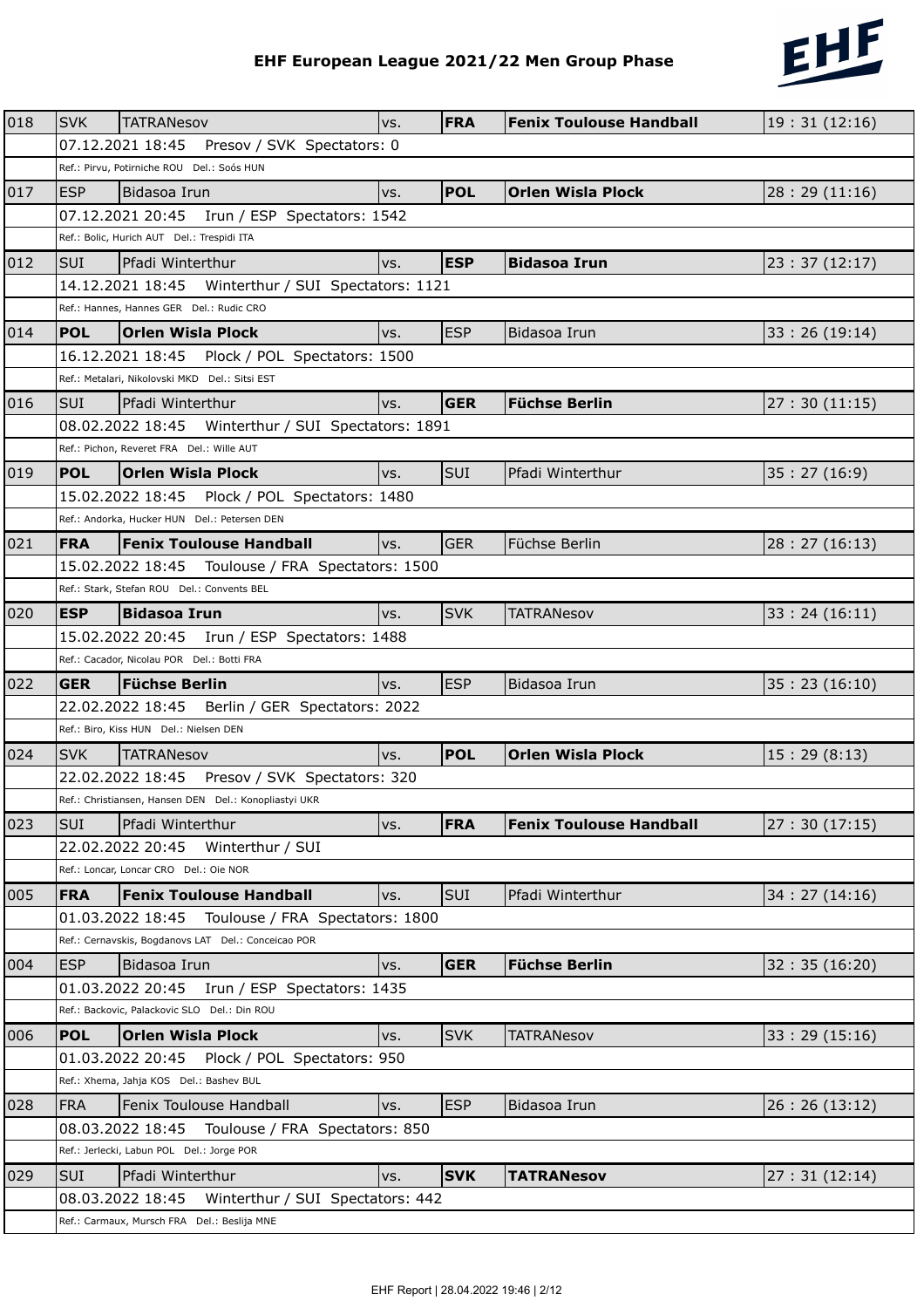

| 030 | IGER | lFüchse Berlin   |                                                |  | IVS. | <b>IPOL</b> | <b>Orlen Wisla Plock</b> | 29:30(15:16) |
|-----|------|------------------|------------------------------------------------|--|------|-------------|--------------------------|--------------|
|     |      | 08.03.2022 20:45 | Berlin / GER Spectators: 2350                  |  |      |             |                          |              |
|     |      |                  | Ref.: Boricic, Markovic SRB Del.: Vitzthum SUI |  |      |             |                          |              |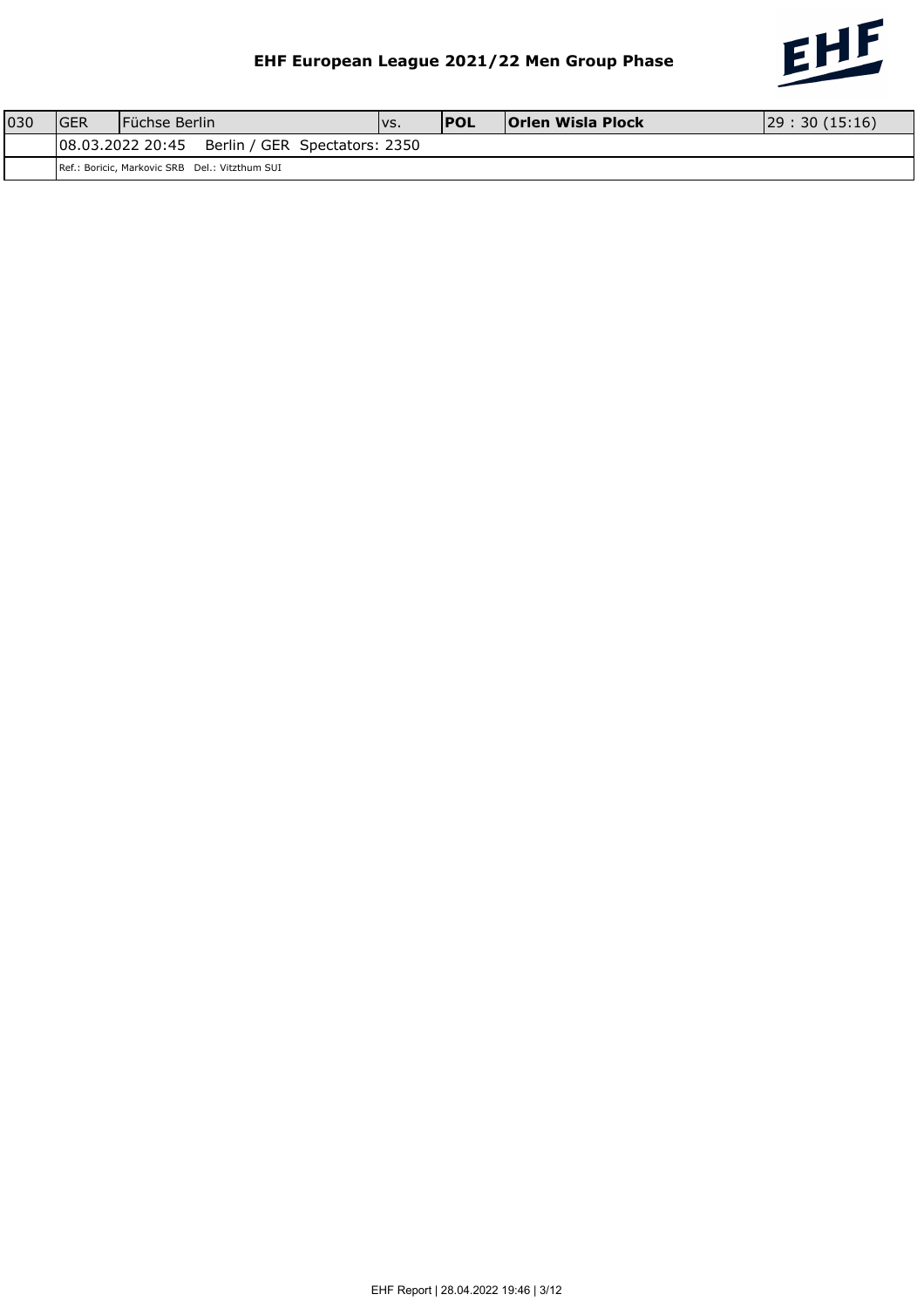

|                | <b>Group B</b> |            |            |                                                                                                    | matches<br>won         |            | draw                   | lost           | goal-difference |              | points         |
|----------------|----------------|------------|------------|----------------------------------------------------------------------------------------------------|------------------------|------------|------------------------|----------------|-----------------|--------------|----------------|
| 1              | <b>DEN</b>     |            | <b>GOG</b> |                                                                                                    | 10                     | 7          | 1                      | 2              | 340:297         | 43           | 15             |
| $\overline{2}$ | <b>POR</b>     |            | SL Benfica |                                                                                                    | 10                     | 7          | $\mathbf{1}$           | 2              | 336:311         | 25           | 15             |
| 3              | FRA            |            |            | <b>HBC Nantes</b>                                                                                  | 10                     | 5          | 3                      | $\overline{2}$ | 304:266         | 38           | 13             |
| 4              | <b>GER</b>     |            |            | TBV Lemgo Lippe                                                                                    | 10                     | 5          | $\overline{2}$         | 3              | 319:312         | 7            | 12             |
| 5              | <b>FIN</b>     |            | Cocks      |                                                                                                    | 10                     | 1          | 1                      | 8              | 257:331         | -74          | 3              |
| 6              | <b>RUS</b>     |            |            | Chekhovskie medvedi                                                                                | 10                     | 1          | 0                      | 9              | 239:278         | -39          | $\overline{2}$ |
|                |                |            |            |                                                                                                    | MatchID: 202211020903- |            |                        |                |                 |              |                |
| 031            |                | <b>RUS</b> |            | Chekhovskie medvedi                                                                                | VS.                    | <b>DEN</b> | <b>GOG</b>             |                |                 | 32:39(15:22) |                |
|                |                |            |            | 19.10.2021 19:45<br>Chekhov / RUS Spectators: 500                                                  |                        |            |                        |                |                 |              |                |
|                |                |            |            | Ref.: Metalari, Nikolovski MKD Del.: Popadic SRB                                                   |                        |            |                        |                |                 |              |                |
| 032            |                | <b>FIN</b> |            | Cocks                                                                                              | VS.                    | <b>FRA</b> | <b>HBC Nantes</b>      |                |                 | 28:40(14:18) |                |
|                |                |            |            | 19.10.2021 19:45<br>Riihimäki / FIN Spectators: 920                                                |                        |            |                        |                |                 |              |                |
|                |                |            |            | Ref.: Sniurevicius, Grigalionis LTU Del.: Johansson SWE                                            |                        |            |                        |                |                 |              |                |
| 033            |                | <b>GER</b> |            | <b>TBV Lemgo Lippe</b>                                                                             | VS.                    | <b>POR</b> | <b>SL Benfica</b>      |                |                 | 29:30(16:14) |                |
|                |                |            |            | 19.10.2021 20:45 Lemgo / GER Spectators: 1791<br>Ref.: Pichon, Reveret FRA Del.: Vitzthum SUI      |                        |            |                        |                |                 |              |                |
|                |                |            |            |                                                                                                    |                        |            |                        |                |                 |              |                |
| 036            |                | <b>DEN</b> |            | <b>GOG</b>                                                                                         | VS.                    | <b>FIN</b> | <b>Cocks</b>           |                |                 | 46:30(22:12) |                |
|                |                |            |            | 26.10.2021 18:45 Gudme / DEN Spectators: 1389<br>Ref.: Smailagic, Smailagic SWE Del.: Sitsi EST    |                        |            |                        |                |                 |              |                |
| 035            |                | <b>POR</b> |            | <b>SL Benfica</b>                                                                                  | vs.                    | <b>RUS</b> | Chekhovskie medvedi    |                |                 | 38:35(21:15) |                |
|                |                |            |            | 26.10.2021 19:45    Lisboa / POR Spectators: 477                                                   |                        |            |                        |                |                 |              |                |
|                |                |            |            | Ref.: Gasmi, Gasmi FRA Del.: Rudic CRO                                                             |                        |            |                        |                |                 |              |                |
| 034            |                | <b>FRA</b> |            | <b>HBC Nantes</b>                                                                                  | VS.                    | <b>GER</b> | <b>TBV Lemgo Lippe</b> |                |                 | 27:28(10:12) |                |
|                |                |            |            | 26.10.2021 20:45<br>Nantes / FRA Spectators: 4796                                                  |                        |            |                        |                |                 |              |                |
|                |                |            |            | Ref.: Alvarez Mata, Bustamante Lopez ESP Del.: Convents BEL                                        |                        |            |                        |                |                 |              |                |
| 048            |                | <b>FIN</b> |            | Cocks                                                                                              | VS.                    | <b>POR</b> | <b>SL Benfica</b>      |                |                 | 32:37(18:15) |                |
|                |                |            |            | 16.11.2021 19:45<br>Riihimäki / FIN Spectators: 446                                                |                        |            |                        |                |                 |              |                |
|                |                |            |            | Ref.: Mitrevski, Todorovski MKD Del.: Jansonas LTU                                                 |                        |            |                        |                |                 |              |                |
| 046            |                | <b>RUS</b> |            | Chekhovskie medvedi                                                                                | VS.                    | <b>GER</b> | <b>TBV Lemgo Lippe</b> |                |                 | 28:30(15:13) |                |
|                |                |            |            | 16.11.2021 20:45 Chekhov / RUS Spectators: 500                                                     |                        |            |                        |                |                 |              |                |
|                |                |            |            | Ref.: Nabokau, Kulik BLR Del.: Medved SRB                                                          |                        |            |                        |                |                 |              |                |
| 047            |                | <b>FRA</b> |            | <b>HBC Nantes</b>                                                                                  | vs.                    | <b>DEN</b> | <b>GOG</b>             |                |                 | 27:24(11:8)  |                |
|                |                |            |            | 16.11.2021 20:45<br>Nantes / FRA Spectators: 5902                                                  |                        |            |                        |                |                 |              |                |
|                |                |            |            | Ref.: Budzak, Zahradnik SVK Del.: Marreiros POR                                                    |                        |            |                        |                |                 |              |                |
| 040            |                | <b>POR</b> |            | SL Benfica                                                                                         | vs.                    | <b>DEN</b> | <b>GOG</b>             |                |                 | 25:33(10:17) |                |
|                |                |            |            | 23.11.2021 17:45<br>Lisboa / POR Spectators: 194                                                   |                        |            |                        |                |                 |              |                |
|                |                |            |            | Ref.: Andorka, Hucker HUN Del.: Breto Leon ESP                                                     |                        |            |                        |                |                 |              |                |
| 041            |                | <b>GER</b> |            | <b>TBV Lemgo Lippe</b>                                                                             | VS.                    | <b>FIN</b> | Cocks                  |                |                 | 39:30(18:14) |                |
|                |                |            |            | 23.11.2021 20:45<br>Lemgo / GER Spectators: 1420                                                   |                        |            |                        |                |                 |              |                |
|                |                |            |            | Ref.: Tzaferopoulos, Bethmann GRE Del.: Botti FRA                                                  |                        |            |                        |                |                 |              |                |
| 042            |                | <b>RUS</b> |            | Chekhovskie medvedi                                                                                | vs.                    | <b>FRA</b> | <b>HBC Nantes</b>      |                |                 | 31:35(15:20) |                |
|                |                |            |            | Chekhov / RUS Spectators: 500<br>23.11.2021 20:45<br>Ref.: Boricic, Markovic SRB Del.: Kasunic CRO |                        |            |                        |                |                 |              |                |
| 043            |                | <b>GER</b> |            | <b>TBV Lemgo Lippe</b>                                                                             | vs.                    | <b>RUS</b> | Chekhovskie medvedi    |                |                 | 30:27(16:16) |                |
|                |                |            |            | 30.11.2021 18:45<br>Lemgo / GER Spectators: 1455                                                   |                        |            |                        |                |                 |              |                |
|                |                |            |            | Ref.: Backovic, Palackovic SLO Del.: Migas GRE                                                     |                        |            |                        |                |                 |              |                |
|                |                |            |            |                                                                                                    |                        |            |                        |                |                 |              |                |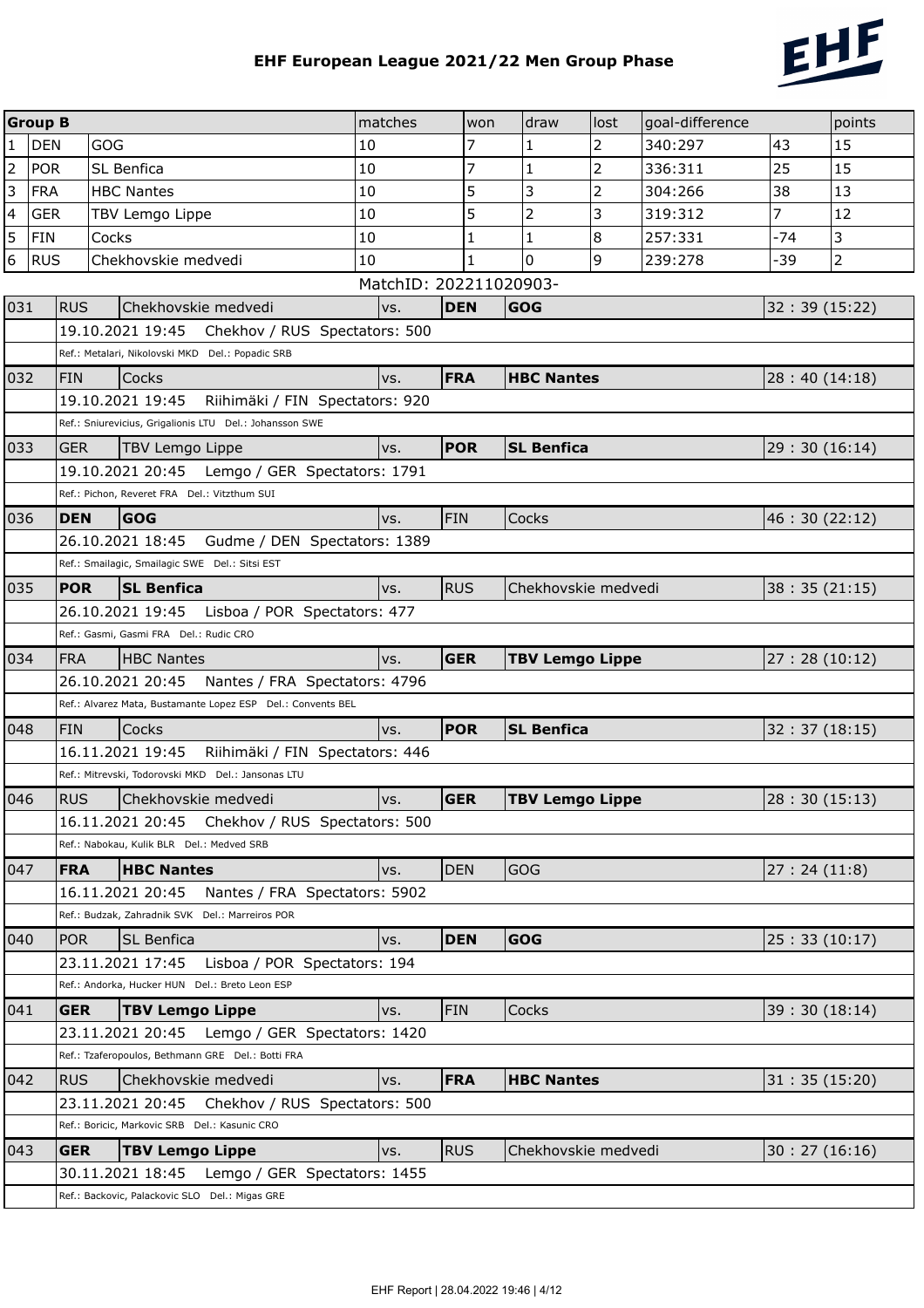

|     |            |                                                      |     |            | EHF European League 2021/22 Men Group Phase | 2022          |
|-----|------------|------------------------------------------------------|-----|------------|---------------------------------------------|---------------|
|     |            |                                                      |     |            |                                             |               |
| 044 | <b>DEN</b> | <b>GOG</b>                                           | VS. | <b>FRA</b> | <b>HBC Nantes</b>                           | 29:29 (16:14) |
|     |            | 30.11.2021 18:45<br>Odense / DEN Spectators: 3857    |     |            |                                             |               |
|     |            | Ref.: Jurinovic, Mrvica CRO Del.: Johansson SWE      |     |            |                                             |               |
| 045 | <b>POR</b> | <b>SL Benfica</b>                                    | vs. | <b>FIN</b> | Cocks                                       | 37:23(17:12)  |
|     |            | 30.11.2021 19:45<br>Lisboa / POR Spectators: 1000    |     |            |                                             |               |
|     |            | Ref.: Simone, Monitillo ITA Del.: Caillet FRA        |     |            |                                             |               |
| 039 | <b>DEN</b> | <b>GOG</b>                                           | vs. | <b>GER</b> | TBV Lemgo Lippe                             | 34:28(15:10)  |
|     |            | 07.12.2021 18:45<br>Gudme / DEN Spectators: 3224     |     |            |                                             |               |
|     |            | Ref.: Brkic, Jusufhodzic AUT Del.: Hogsnes NOR       |     |            |                                             |               |
| 038 | <b>FIN</b> | Cocks                                                | VS. | <b>RUS</b> | <b>Chekhovskie medvedi</b>                  | 27:33(10:20)  |
|     |            | 07.12.2021 19:45<br>Riihimäki / FIN Spectators: 320  |     |            |                                             |               |
|     |            | Ref.: Bounouara, Sami FRA Del.: Konopliastyi UKR     |     |            |                                             |               |
| 037 | <b>FRA</b> | <b>HBC Nantes</b>                                    | VS. | <b>POR</b> | <b>SL Benfica</b>                           | 33:33(16:17)  |
|     |            | 07.12.2021 20:45<br>Nantes / FRA Spectators: 9124    |     |            |                                             |               |
|     |            | Ref.: Jorum, Kleven NOR Del.: Cirligeanu ROU         |     |            |                                             |               |
| 049 | <b>DEN</b> | <b>GOG</b>                                           | VS. | <b>RUS</b> | Chekhovskie medvedi                         | 27:26(15:14)  |
|     |            | Gudme / DEN Spectators: 1645<br>15.02.2022 18:45     |     |            |                                             |               |
|     |            | Ref.: Cernavskis, Bogdanovs LAT Del.: Sitsi EST      |     |            |                                             |               |
| 051 | <b>POR</b> | <b>SL Benfica</b>                                    | vs. | <b>GER</b> | <b>TBV Lemgo Lippe</b>                      | 35:30(15:15)  |
|     |            | 15.02.2022 19:45<br>Lisboa / POR Spectators: 230     |     |            |                                             |               |
|     |            | Ref.: Jurinovic, Mrvica CRO Del.: Kalin SLO          |     |            |                                             |               |
| 050 | <b>FRA</b> | <b>HBC Nantes</b>                                    | VS. | <b>FIN</b> | <b>Cocks</b>                                | 36:25(17:12)  |
|     |            | 15.02.2022 20:45<br>Nantes / FRA Spectators: 5902    |     |            |                                             |               |
|     |            | Ref.: Jerlecki, Labun POL Del.: Din ROU              |     |            |                                             |               |
| 054 | <b>FIN</b> | Cocks                                                | vs. | <b>DEN</b> | GOG                                         | 23:34 (13:22) |
|     |            | 22.02.2022 19:45<br>Riihimäki / FIN Spectators: 520  |     |            |                                             |               |
|     |            | Ref.: Barysas, Petrusis LTU Del.: Johansson SWE      |     |            |                                             |               |
| 052 |            | GER TBV Lemgo Lippe                                  |     | <b>FRA</b> | <b>HBC Nantes</b>                           | 37:37(17:20)  |
|     |            | 22.02.2022 20:45    Lemgo / GER Spectators: 1382     | vs. |            |                                             |               |
|     |            | Ref.: Badura, Ondogrecula SVK Del.: Van der Helm NED |     |            |                                             |               |
| 053 | <b>RUS</b> | Chekhovskie medvedi                                  | vs. | <b>POR</b> | <b>SL Benfica</b>                           | 27:32(15:17)  |
|     |            | 22.02.2022 20:45 Chekhov / RUS Spectators: 1200      |     |            |                                             |               |
|     |            | Ref.: Horváth, Marton HUN Del.: Kot BLR              |     |            |                                             |               |
|     |            |                                                      |     |            |                                             |               |
| 055 | <b>DEN</b> | <b>GOG</b>                                           | VS. | <b>POR</b> | <b>SL Benfica</b>                           | 39:38(20:18)  |
|     |            | Gudme / DEN Spectators: 1509<br>01.03.2022 18:45     |     |            |                                             |               |
|     |            | Ref.: Erdogan, Özdeniz TUR Del.: Kaschütz AUT        |     |            |                                             |               |
| 056 | <b>FIN</b> | Cocks                                                | vs. | <b>GER</b> | <b>TBV Lemgo Lippe</b>                      | 29:29 (12:15) |
|     |            | 01.03.2022 19:45<br>Riihimäki / FIN Spectators: 328  |     |            |                                             |               |
|     |            | Ref.: Doychinov, Goretsov BUL Del.: Sitsi EST        |     |            |                                             |               |
| 057 | <b>FRA</b> | <b>HBC Nantes</b>                                    | VS. | <b>RUS</b> | Chekhovskie medvedi                         | 10:0(0:0)     |
|     |            | 04.03.2022 00:00<br>Chekhovskie medvedi suspended /  |     |            |                                             |               |
|     |            |                                                      |     |            |                                             |               |
| 059 | <b>RUS</b> | Chekhovskie medvedi                                  | VS. | <b>FIN</b> | <b>Cocks</b>                                | 0:10(0:0)     |
|     |            | 04.03.2022 00:00<br>Chekhovskie medvedi suspended /  |     |            |                                             |               |
|     |            |                                                      |     |            |                                             |               |
| 060 | <b>GER</b> | <b>TBV Lemgo Lippe</b>                               | vs. | <b>DEN</b> | <b>GOG</b>                                  | 39:35(19:17)  |
|     |            | 08.03.2022 18:45<br>Lemgo / GER Spectators: 1338     |     |            |                                             |               |
|     |            | Ref.: Leszczynski, Piechota POL Del.: Sokol CRO      |     |            |                                             |               |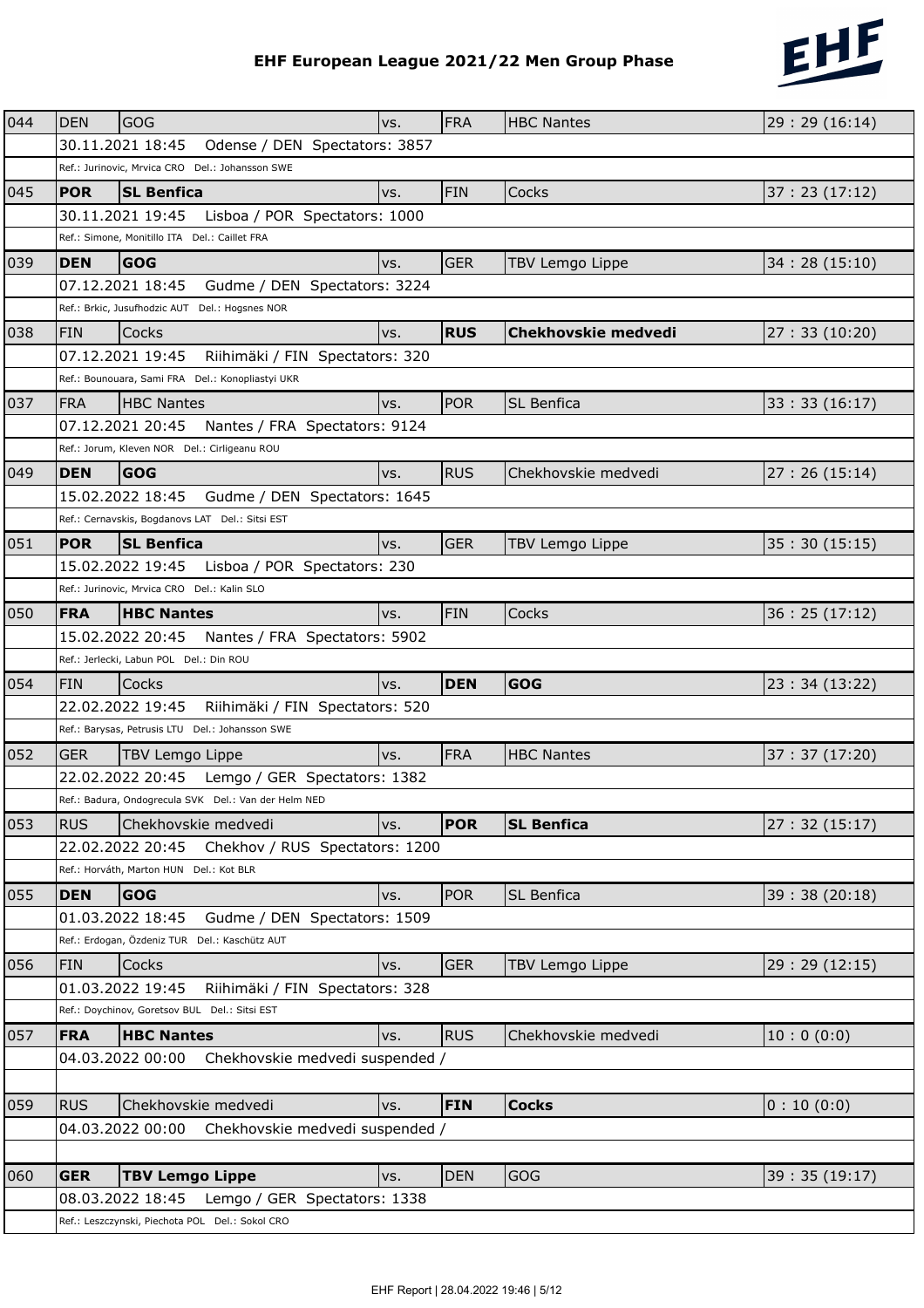

| 058 | <b>IPOR</b> | <b>ISL Benfica</b>                               | VS. | <b>FRA</b> | <b>HBC Nantes</b> | 31:30(15:16) |
|-----|-------------|--------------------------------------------------|-----|------------|-------------------|--------------|
|     |             | 08.03.2022 19:45<br>Lisboa / POR Spectators: 693 |     |            |                   |              |
|     |             | Ref.: Mazeika, Gatelis LTU Del.: Tosi Brandi ITA |     |            |                   |              |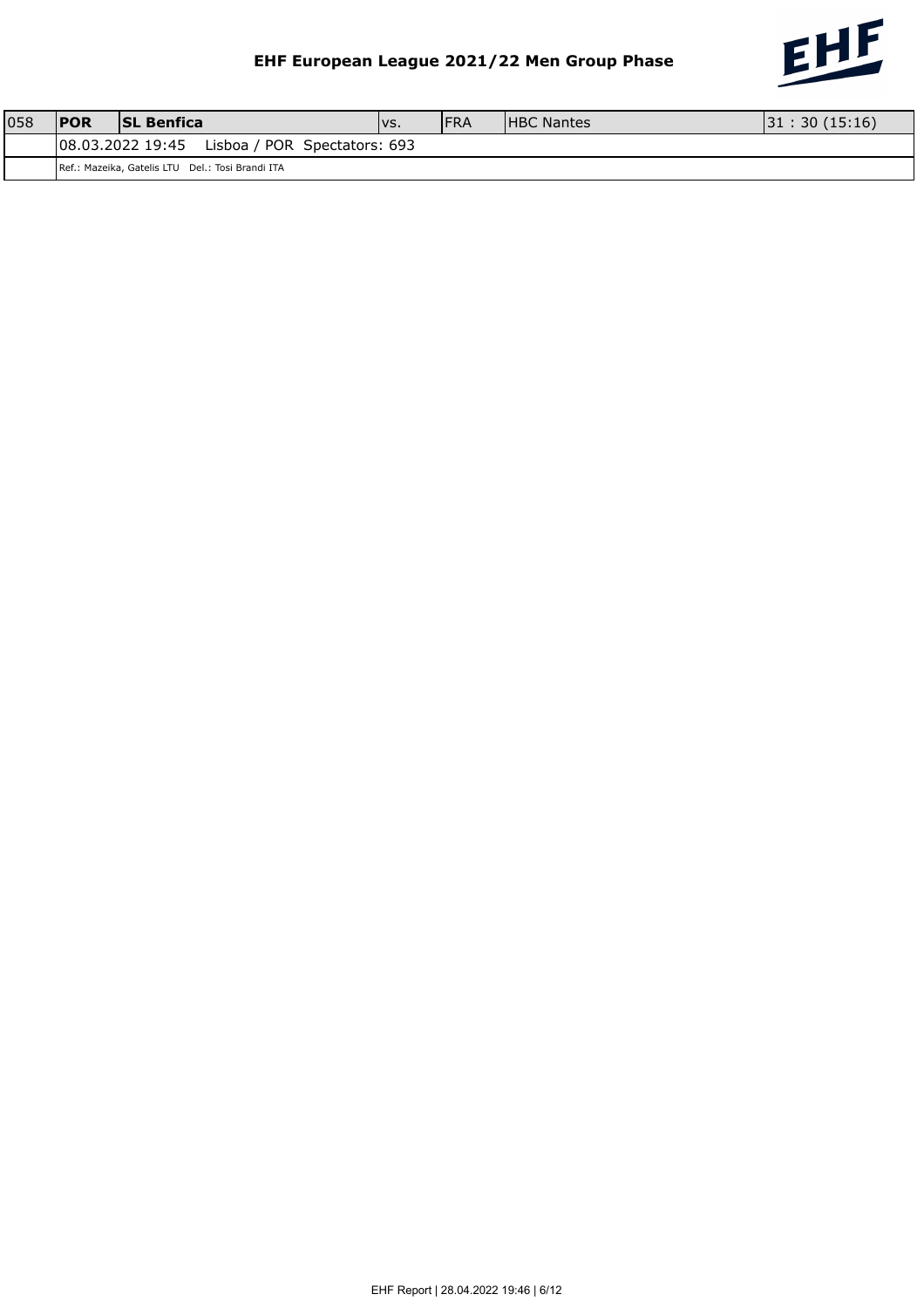

|                | <b>Group C</b> |                                                                                                     | matches                | won        | draw                 | lost | goal-difference |              | points         |
|----------------|----------------|-----------------------------------------------------------------------------------------------------|------------------------|------------|----------------------|------|-----------------|--------------|----------------|
| $\mathbf{1}$   | <b>GER</b>     | SC Magdeburg                                                                                        | 10                     | 9          | 1                    | 0    | 317:267         | 50           | 19             |
| $\overline{2}$ | <b>SWE</b>     | IK Sävehof                                                                                          | 10                     | 6          | 0                    | 4    | 313:297         | 16           | 12             |
| 3              | <b>CRO</b>     | <b>RK Nexe</b>                                                                                      | 10                     | 5          | 0                    | 5    | 295:300         | $-5$         | 10             |
| $\overline{4}$ | <b>SLO</b>     | RK Gorenje Velenje                                                                                  | 10                     | 4          | $\mathbf{1}$         | 5    | 284:306         | $-22$        | $\overline{9}$ |
| 5              | <b>ESP</b>     | BM Logroño La Rioja                                                                                 | 10                     | 3          | 1                    | 6    | 307:317         | $-10$        | $\overline{7}$ |
| 6              | <b>FRA</b>     | PAUC Handball                                                                                       | 10                     | 1          | 1                    | 8    | 290:319         | -29          | 3              |
|                |                |                                                                                                     | MatchID: 202211020903- |            |                      |      |                 |              |                |
| 061            | <b>SWE</b>     | <b>IK Sävehof</b>                                                                                   | vs.                    | <b>ESP</b> | BM Logroño La Rioja  |      |                 | 43:31(23:16) |                |
|                |                | 19.10.2021 18:45<br>Partille / SWE Spectators: 875                                                  |                        |            |                      |      |                 |              |                |
|                |                | Ref.: Badura, Ondogrecula SVK Del.: Villanger NOR                                                   |                        |            |                      |      |                 |              |                |
| 062            | <b>SLO</b>     | RK Gorenje Velenje                                                                                  | vs.                    | <b>GER</b> | <b>SC Magdeburg</b>  |      |                 | 27:31(14:13) |                |
|                |                | 19.10.2021 18:45  Velenje / SLO Spectators: 500                                                     |                        |            |                      |      |                 |              |                |
|                |                | Ref.: Mitrevski, Todorovski MKD Del.: Sokol CRO                                                     |                        |            |                      |      |                 |              |                |
| 063            | <b>FRA</b>     | <b>PAUC Handball</b>                                                                                | vs.                    | <b>CRO</b> | <b>RK Nexe</b>       |      |                 | 29:30(14:17) |                |
|                |                | 19.10.2021 20:45 Aix en Provence / FRA Spectators: 806                                              |                        |            |                      |      |                 |              |                |
|                |                | Ref.: Cacador, Nicolau POR Del.: Huelin ESP                                                         |                        |            |                      |      |                 |              |                |
| 064            | <b>GER</b>     | <b>SC Magdeburg</b>                                                                                 | vs.                    | <b>FRA</b> | <b>PAUC Handball</b> |      |                 | 31:27(18:18) |                |
|                |                | 26.10.2021 18:45 Magdeburg / GER Spectators: 1698<br>Ref.: Boricic, Markovic SRB Del.: Kaschütz AUT |                        |            |                      |      |                 |              |                |
|                |                |                                                                                                     |                        |            |                      |      |                 |              |                |
| 065            | <b>CRO</b>     | <b>RK Nexe</b><br>26.10.2021 18:45                                                                  | vs.                    | SWE        | IK Sävehof           |      |                 | 39:31(18:15) |                |
|                |                | Nasice / CRO Spectators: 1200<br>Ref.: Erdogan, Özdeniz TUR Del.: Rudinsky SVK                      |                        |            |                      |      |                 |              |                |
| 066            | <b>ESP</b>     | <b>BM Logroño La Rioja</b>                                                                          | VS.                    | <b>SLO</b> | RK Gorenje Velenje   |      |                 | 31:26(18:14) |                |
|                |                | 26.10.2021 20:45    Logrono / ESP    Spectators: 458                                                |                        |            |                      |      |                 |              |                |
|                |                | Ref.: Cernavskis, Bogdanovs LAT Del.: Castillo GBR                                                  |                        |            |                      |      |                 |              |                |
| 073            | <b>FRA</b>     | <b>PAUC Handball</b>                                                                                | vs.                    | <b>SWE</b> | IK Sävehof           |      |                 | 25:30(10:16) |                |
|                |                | 16.11.2021 18:45<br>Aix en Provence / FRA Spectators: 1005                                          |                        |            |                      |      |                 |              |                |
|                |                | Ref.: Pirvu, Potirniche ROU Del.: Kalin SLO                                                         |                        |            |                      |      |                 |              |                |
| 078            | <b>SLO</b>     | <b>RK Gorenie Velenie</b>                                                                           | Ivs.                   | <b>CRO</b> | <b>RK Nexe</b>       |      |                 | 34:28(19:14) |                |
|                |                | 16.11.2021 18:45    Velenje / SLO Spectators: 532                                                   |                        |            |                      |      |                 |              |                |
|                |                | Ref.: Bounouara, Sami FRA Del.: Vojic BIH                                                           |                        |            |                      |      |                 |              |                |
| 074            | <b>ESP</b>     | BM Logroño La Rioja                                                                                 | VS.                    | <b>GER</b> | <b>SC Magdeburg</b>  |      |                 | 29:29(13:16) |                |
|                |                | 16.11.2021 20:45<br>Logrono / ESP Spectators: 700                                                   |                        |            |                      |      |                 |              |                |
|                |                | Ref.: Nygaard, Pedersen DEN Del.: Trespidi ITA                                                      |                        |            |                      |      |                 |              |                |
| 070            | <b>CRO</b>     | <b>RK Nexe</b>                                                                                      | vs.                    | <b>ESP</b> | BM Logroño La Rioja  |      |                 | 31:30(14:15) |                |
|                |                | Nasice / CRO Spectators: 1750<br>23.11.2021 20:45                                                   |                        |            |                      |      |                 |              |                |
|                |                | Ref.: Pandzic, Mosorinski SRB Del.: Éles HUN                                                        |                        |            |                      |      |                 |              |                |
| 071            | <b>FRA</b>     | <b>PAUC Handball</b>                                                                                | vs.                    | <b>SLO</b> | RK Gorenje Velenje   |      |                 | 26:26(17:14) |                |
|                |                | 23.11.2021 20:45<br>Aix en Provence / FRA Spectators: 1053                                          |                        |            |                      |      |                 |              |                |
|                |                | Ref.: Hannes, Hannes GER Del.: Meimaridis GRE                                                       |                        |            |                      |      |                 |              |                |
| 076            | <b>SWE</b>     | <b>IK Sävehof</b>                                                                                   | vs.                    | <b>FRA</b> | <b>PAUC Handball</b> |      |                 | 33:31(18:14) |                |
|                |                | 30.11.2021 18:45<br>Partille / SWE Spectators: 1373                                                 |                        |            |                      |      |                 |              |                |
|                |                | Ref.: Cernavskis, Bogdanovs LAT Del.: Jansonas LTU                                                  |                        |            |                      |      |                 |              |                |
| 075            | <b>CRO</b>     | <b>RK Nexe</b>                                                                                      | vs.                    | <b>SLO</b> | RK Gorenje Velenje   |      |                 | 31:23(14:9)  |                |
|                |                | 30.11.2021 20:45<br>Nasice / CRO Spectators: 1200                                                   |                        |            |                      |      |                 |              |                |
|                |                | Ref.: Vitaku, Vitaku KOS Del.: Nikolovski MKD                                                       |                        |            |                      |      |                 |              |                |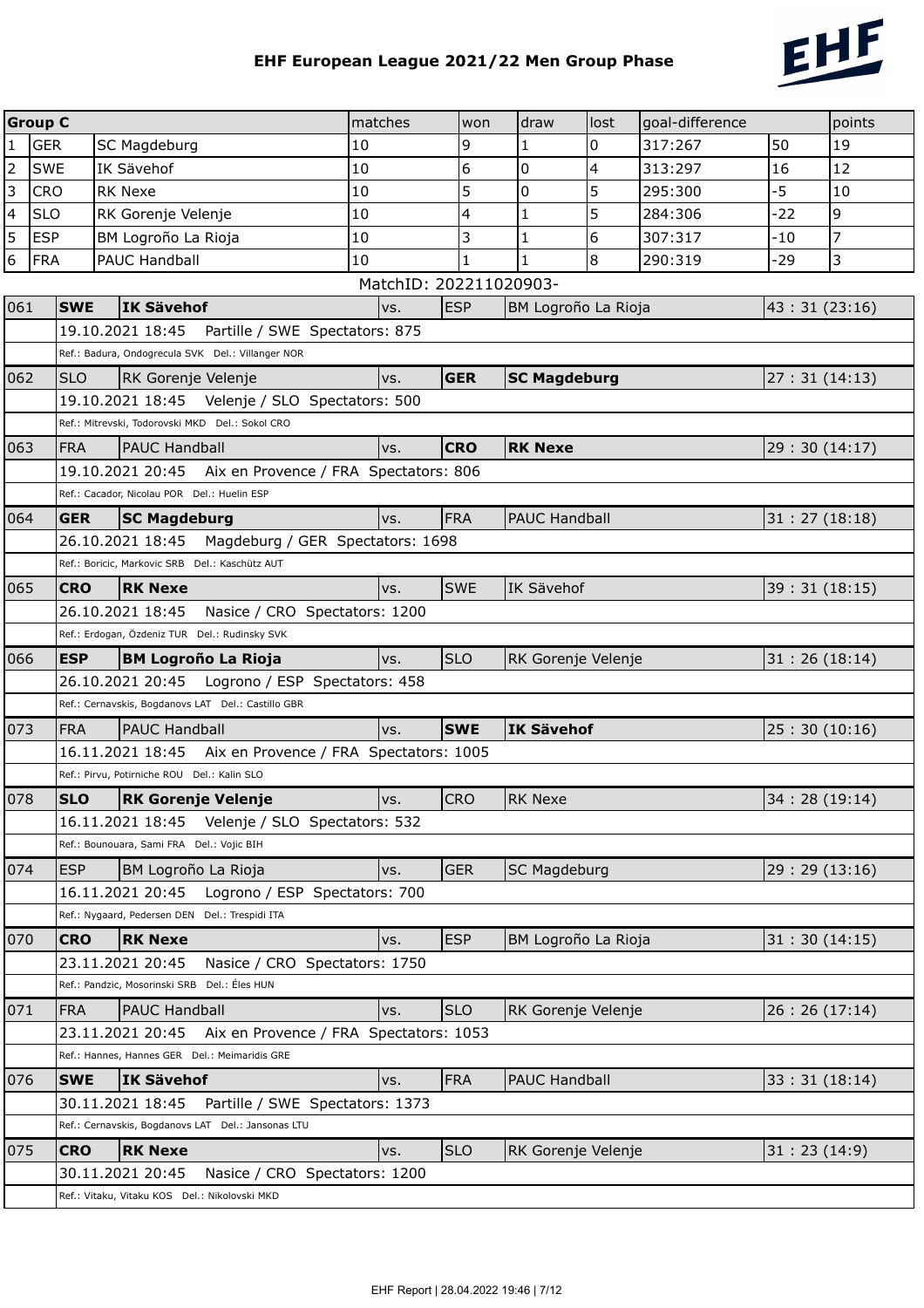

|     |                                              |                                                                                                              |     |            | EHF European League 2021/22 Men Group Phase | 212           |  |  |  |
|-----|----------------------------------------------|--------------------------------------------------------------------------------------------------------------|-----|------------|---------------------------------------------|---------------|--|--|--|
|     |                                              |                                                                                                              |     |            |                                             |               |  |  |  |
| 077 | <b>GER</b>                                   | <b>SC Magdeburg</b>                                                                                          | VS. | <b>ESP</b> | BM Logroño La Rioja                         | 33:31(16:15)  |  |  |  |
|     |                                              | 30.11.2021 20:45  Magdeburg / GER Spectators: 865                                                            |     |            |                                             |               |  |  |  |
|     |                                              | Ref.: Leszczynski, Piechota POL Del.: Vitzthum SUI                                                           |     |            |                                             |               |  |  |  |
| 068 | <b>SLO</b>                                   | RK Gorenje Velenje                                                                                           | vs. | <b>SWE</b> | <b>IK Sävehof</b>                           | 31:35(15:16)  |  |  |  |
|     |                                              | 07.12.2021 18:45  Velenje / SLO Spectators: 250                                                              |     |            |                                             |               |  |  |  |
|     |                                              | Ref.: Capoccia, Jucker SUI Del.: Nielsen DEN                                                                 |     |            |                                             |               |  |  |  |
| 067 | <b>GER</b>                                   | <b>SC Magdeburg</b>                                                                                          | VS. | <b>CRO</b> | <b>RK Nexe</b>                              | 32:26(19:14)  |  |  |  |
|     |                                              | 07.12.2021 20:45 Magdeburg / GER Spectators: 800                                                             |     |            |                                             |               |  |  |  |
|     |                                              | Ref.: Pichon, Reveret FRA Del.: Nagel SUI                                                                    |     |            |                                             |               |  |  |  |
| 069 | <b>ESP</b>                                   | <b>BM Logroño La Rioja</b>                                                                                   | VS. | <b>FRA</b> | <b>PAUC Handball</b>                        | 33:26(17:13)  |  |  |  |
|     |                                              | 07.12.2021 20:45    Logrono / ESP    Spectators: 800                                                         |     |            |                                             |               |  |  |  |
|     |                                              | Ref.: Stark, Stefan ROU Del.: Beslija MNE                                                                    |     |            |                                             |               |  |  |  |
| 072 | <b>SWF</b>                                   | IK Sävehof                                                                                                   | VS. | <b>GER</b> | <b>SC Magdeburg</b>                         | 26:29(11:11)  |  |  |  |
|     |                                              | Partille / SWE Spectators: 2300<br>14.12.2021 18:45                                                          |     |            |                                             |               |  |  |  |
|     | Ref.: Horváth, Marton HUN Del.: Petersen DEN |                                                                                                              |     |            |                                             |               |  |  |  |
| 080 | <b>GER</b>                                   | <b>SC Magdeburg</b>                                                                                          | VS. | <b>SLO</b> | RK Gorenje Velenje                          | 34:24(20:12)  |  |  |  |
|     |                                              | 15.02.2022 18:45<br>Magdeburg / GER Spectators: 1000                                                         |     |            |                                             |               |  |  |  |
|     |                                              | Ref.: Sniurevicius, Grigalionis LTU Del.: Dilmen TUR                                                         |     |            |                                             |               |  |  |  |
| 081 | <b>CRO</b>                                   | <b>RK Nexe</b>                                                                                               | vs. | FRA        | <b>PAUC Handball</b>                        | 33:29(17:12)  |  |  |  |
|     |                                              | 15.02.2022 18:45<br>Nasice / CRO Spectators: 400                                                             |     |            |                                             |               |  |  |  |
|     |                                              | Ref.: Bolic, Hurich AUT Del.: Medved SRB                                                                     |     |            |                                             |               |  |  |  |
| 079 | <b>ESP</b>                                   | BM Logroño La Rioja                                                                                          | vs. | <b>SWE</b> | IK Sävehof                                  | 29:30(12:16)  |  |  |  |
|     |                                              | 15.02.2022 20:45    Logrono / ESP    Spectators: 1000                                                        |     |            |                                             |               |  |  |  |
|     |                                              | Ref.: Mitrevski, Todorovski MKD Del.: Jorge POR                                                              |     |            |                                             |               |  |  |  |
| 082 | <b>FRA</b>                                   | <b>PAUC Handball</b>                                                                                         | vs. | <b>GER</b> | <b>SC Magdeburg</b>                         | 28:39 (13:20) |  |  |  |
|     |                                              | 22.02.2022 18:45 Saint Raphael / FRA Spectators: 201                                                         |     |            |                                             |               |  |  |  |
|     |                                              | Ref.: Accoto Martins, Accoto Martins POR Del.: Vitzthum SUI                                                  |     |            |                                             |               |  |  |  |
| 083 |                                              | <b>SWE</b> IK Sävehof                                                                                        | vs. | <b>CRO</b> | <b>RK Nexe</b>                              | 33:23(16:12)  |  |  |  |
|     |                                              | 22.02.2022 18:45<br>Partille / SWE Spectators: 1100                                                          |     |            |                                             |               |  |  |  |
|     |                                              | Ref.: Kirkholm Madsen, Mortensen DEN Del.: Jansonas LTU                                                      |     |            |                                             |               |  |  |  |
| 084 | <b>SLO</b>                                   | <b>RK Gorenje Velenje</b>                                                                                    | VS. | <b>ESP</b> | BM Logroño La Rioja                         | 32:31(16:15)  |  |  |  |
|     |                                              | 22.02.2022 20:45    Velenje / SLO Spectators: 500                                                            |     |            |                                             |               |  |  |  |
|     |                                              | Ref.: Boricic, Markovic SRB Del.: Vattay HUN                                                                 |     |            |                                             |               |  |  |  |
| 086 | <b>SLO</b>                                   | <b>RK Gorenje Velenje</b>                                                                                    | VS. | <b>FRA</b> | <b>PAUC Handball</b>                        | 33:32(19:18)  |  |  |  |
|     |                                              | 01.03.2022 18:45    Velenje / SLO Spectators: 500                                                            |     |            |                                             |               |  |  |  |
|     |                                              | Ref.: Jovic, Arnautovic BIH Del.: Dvorský SVK                                                                |     |            |                                             |               |  |  |  |
| 087 | <b>GER</b>                                   | <b>SC Magdeburg</b>                                                                                          | VS. | <b>SWE</b> | <b>IK Sävehof</b>                           | 31:25(17:13)  |  |  |  |
|     |                                              | Magdeburg / GER Spectators: 1035<br>01.03.2022 18:45                                                         |     |            |                                             |               |  |  |  |
|     |                                              | Ref.: Nikolic, Stojkovic SRB Del.: Wille AUT                                                                 |     |            |                                             |               |  |  |  |
| 085 | <b>ESP</b>                                   |                                                                                                              |     | <b>CRO</b> | <b>RK Nexe</b>                              |               |  |  |  |
|     |                                              | <b>BM Logroño La Rioja</b>                                                                                   | VS. |            |                                             | 31:30(14:15)  |  |  |  |
|     |                                              | 01.03.2022 20:45    Logrono / ESP Spectators: 380<br>Ref.: Accoto Martins, Accoto Martins POR Del.: Éles HUN |     |            |                                             |               |  |  |  |
|     |                                              |                                                                                                              |     |            |                                             |               |  |  |  |
| 089 | <b>SWE</b>                                   | IK Sävehof                                                                                                   | VS. | <b>SLO</b> | <b>RK Gorenje Velenje</b>                   | 27:28(14:11)  |  |  |  |
|     |                                              | 08.03.2022 18:45<br>Partille / SWE Spectators: 800                                                           |     |            |                                             |               |  |  |  |
|     |                                              | Ref.: Cacador, Nicolau POR Del.: Oie NOR                                                                     |     |            |                                             |               |  |  |  |
| 088 | <b>CRO</b>                                   | <b>RK Nexe</b>                                                                                               | VS. | <b>GER</b> | <b>SC Magdeburg</b>                         | 24:28(11:11)  |  |  |  |
|     |                                              | 08.03.2022 20:45<br>Nasice / CRO Spectators: 1000                                                            |     |            |                                             |               |  |  |  |
|     |                                              | Ref.: Vesovic, Mitrovic MNE Del.: Cohen ISR                                                                  |     |            |                                             |               |  |  |  |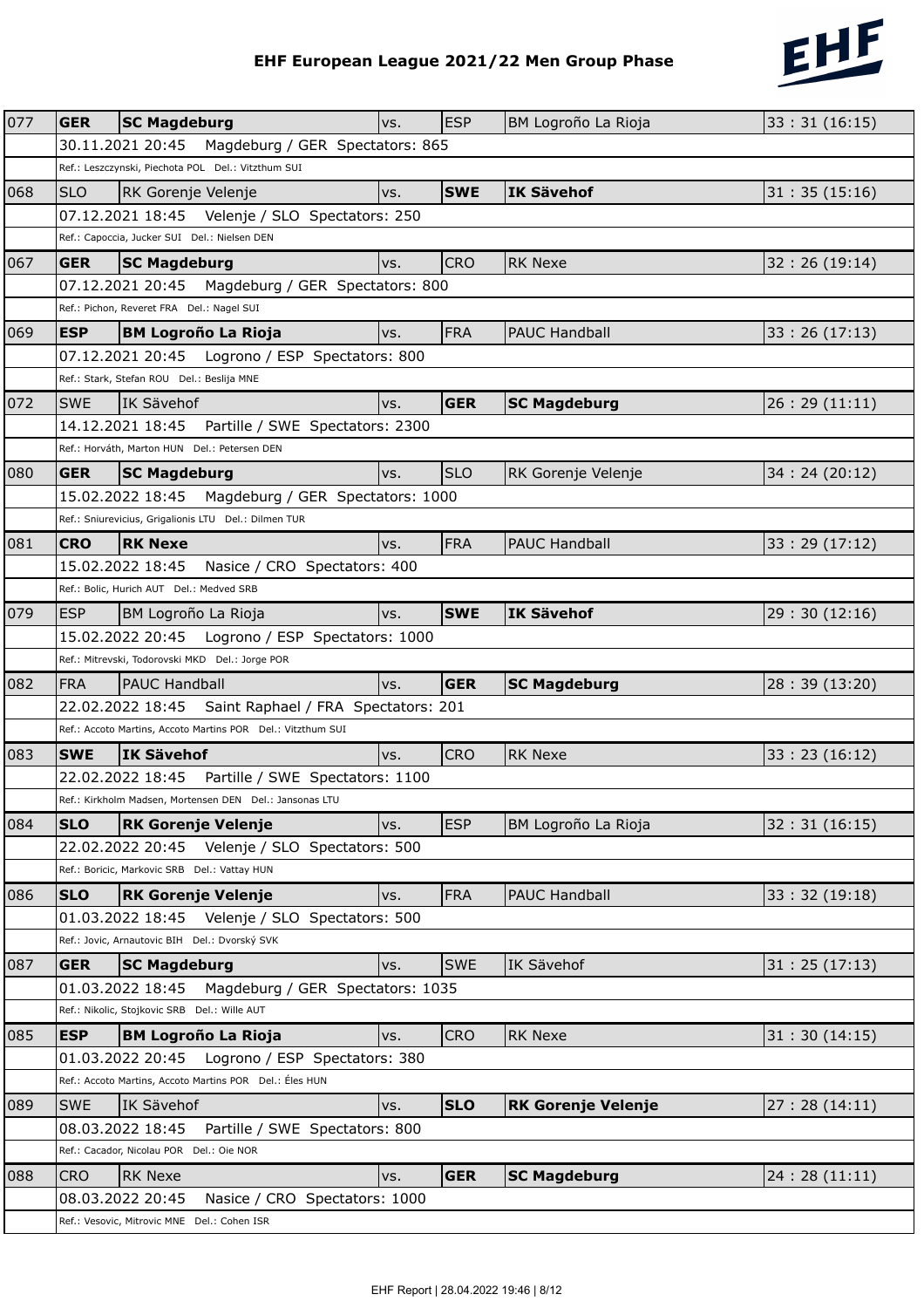

| 090 | <b>IFRA</b> | <b>PAUC Handball</b> |                                                           | IVS. | <b>IESP</b> | BM Logroño La Rioja | 37:31(19:16) |
|-----|-------------|----------------------|-----------------------------------------------------------|------|-------------|---------------------|--------------|
|     |             |                      | $ 08.03.202220:45$ Aix en Provence / FRA Spectators: 1503 |      |             |                     |              |
|     |             |                      | Ref.: Andorka, Hucker HUN Del.: Medved SRB                |      |             |                     |              |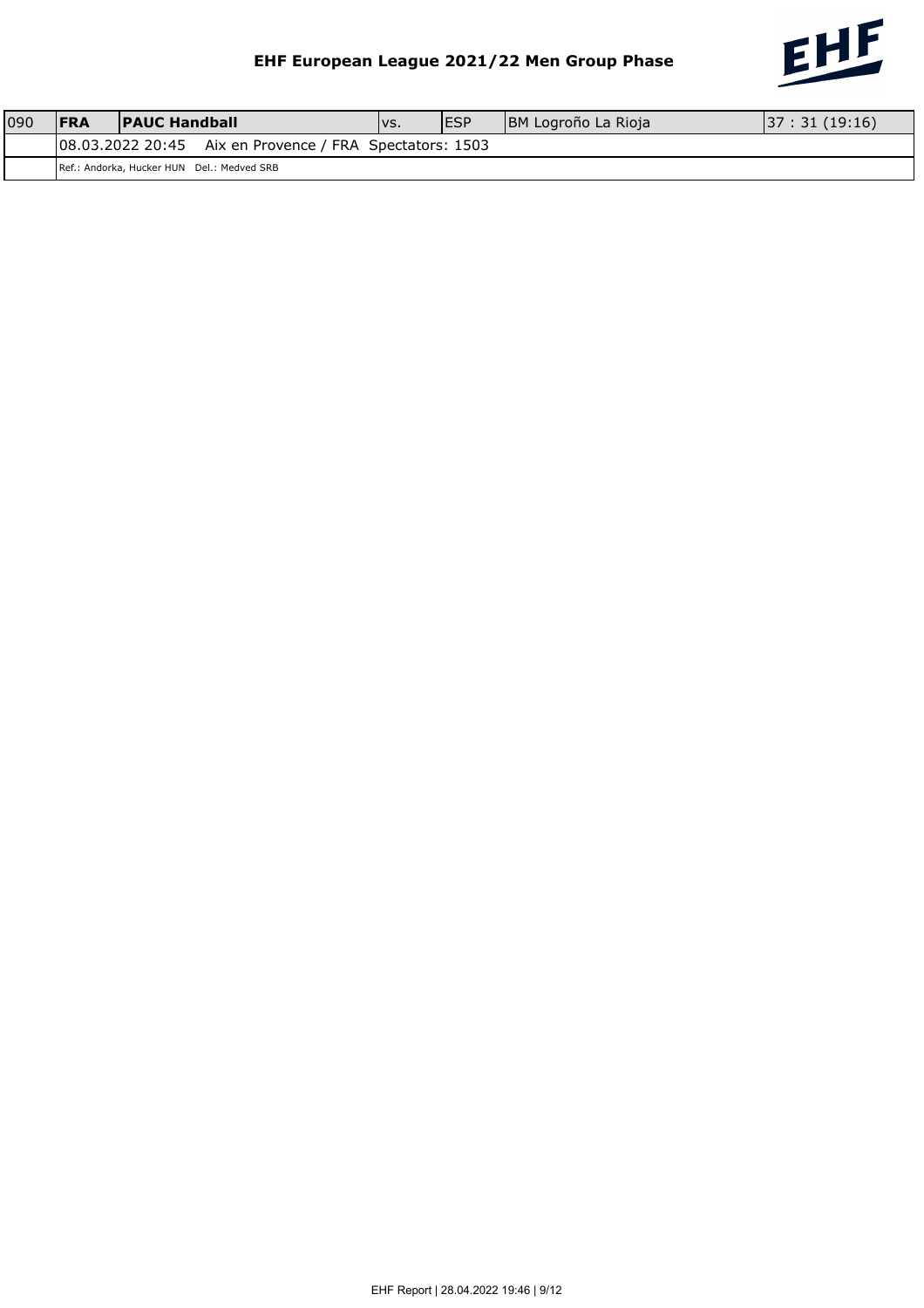

|                         | <b>Group D</b> |            |                                                                                                                  | matches                |                                  | won | draw                        | lost | goal-difference |              | points |
|-------------------------|----------------|------------|------------------------------------------------------------------------------------------------------------------|------------------------|----------------------------------|-----|-----------------------------|------|-----------------|--------------|--------|
| $\mathbf{1}$            | <b>FRA</b>     |            | <b>USAM Nimes Gard</b>                                                                                           | 10                     |                                  | 5   | $\overline{2}$              | 3    | 290:274         | 16           | 12     |
| $\mathbf 2$             | <b>MKD</b>     |            | <b>HC Eurofarm Pelister</b>                                                                                      | 10                     |                                  | 5   | $\overline{2}$              | 3    | 271:248         | 23           | 12     |
| $\overline{3}$          | SUI            |            | Kadetten Schaffhausen                                                                                            | 10                     | 4                                |     | 3                           | 3    | 282:277         | 5            | 11     |
| $\overline{\mathbf{4}}$ | <b>POR</b>     |            | Sporting CP                                                                                                      | 10                     | 5                                |     | 1                           | 4    | 290:279         | 11           | 11     |
| 5                       | <b>GRE</b>     |            | <b>AEK Athens HC</b>                                                                                             | 10                     |                                  | 4   | $\overline{0}$              | 6    | 274:283         | $-9$         | 8      |
| $6\phantom{a}$          | <b>HUN</b>     |            | Grundfos Tatabanya KC                                                                                            | 10                     | 3<br>$\mathbf 0$<br>7<br>254:300 |     |                             |      |                 | -46          | 6      |
|                         |                |            |                                                                                                                  | MatchID: 202211020903- |                                  |     |                             |      |                 |              |        |
| 092                     |                | <b>GRE</b> | <b>AEK Athens HC</b>                                                                                             | VS.                    | <b>HUN</b>                       |     | Grundfos Tatabanya KC       |      |                 | 34:26(16:12) |        |
|                         |                |            | 19.10.2021 19:45 Chalkida / GRE Spectators: 500                                                                  |                        |                                  |     |                             |      |                 |              |        |
|                         |                |            | Ref.: Jurinovic, Mrvica CRO Del.: Cirligeanu ROU                                                                 |                        |                                  |     |                             |      |                 |              |        |
| 093                     |                | <b>POR</b> | <b>Sporting CP</b>                                                                                               | vs.                    | SUI                              |     | Kadetten Schaffhausen       |      |                 | 29:28 (9:12) |        |
|                         |                |            | 19.10.2021 19:45<br>Lisboa / POR Spectators: 489                                                                 |                        |                                  |     |                             |      |                 |              |        |
|                         |                |            | Ref.: Canbro, Kliko SWE Del.: Vodopivec SLO                                                                      |                        |                                  |     |                             |      |                 |              |        |
| 091                     |                | <b>MKD</b> | <b>HC Eurofarm Pelister</b>                                                                                      | vs.                    | <b>FRA</b>                       |     | <b>USAM Nimes Gard</b>      |      |                 | 21:26(6:15)  |        |
|                         |                |            | 19.10.2021 20:45 Bitola / MKD Spectators: 1970<br>Ref.: Bolic, Hurich AUT Del.: Dilmen TUR                       |                        |                                  |     |                             |      |                 |              |        |
| 094                     |                | IHUN       | Grundfos Tatabanya KC                                                                                            | VS.                    | <b>POR</b>                       |     | <b>Sporting CP</b>          |      |                 | 23:37(13:18) |        |
|                         |                |            | 26.10.2021 18:45 Györ / HUN Spectators: 1000                                                                     |                        |                                  |     |                             |      |                 |              |        |
|                         |                |            | Ref.: Pandzic, Mosorinski SRB Del.: Metalari MKD                                                                 |                        |                                  |     |                             |      |                 |              |        |
| 095                     |                | lsui.      | Kadetten Schaffhausen                                                                                            | VS.                    | <b>MKD</b>                       |     | HC Eurofarm Pelister        |      |                 | 28:28(16:11) |        |
|                         |                |            | 26.10.2021 18:45 Schaffhausen / SUI Spectators: 620                                                              |                        |                                  |     |                             |      |                 |              |        |
|                         |                |            | Ref.: Merz, Kuttler GER Del.: Rancik SVK                                                                         |                        |                                  |     |                             |      |                 |              |        |
| 096                     |                | <b>FRA</b> | <b>USAM Nimes Gard</b>                                                                                           | VS.                    | <b>GRE</b>                       |     | <b>AEK Athens HC</b>        |      |                 | 26:27(16:14) |        |
|                         |                |            | 26.10.2021 18:45<br>Nimes / FRA Spectators: 3000                                                                 |                        |                                  |     |                             |      |                 |              |        |
|                         |                |            | Ref.: Leszczynski, Piechota POL Del.: Goulao POR                                                                 |                        |                                  |     |                             |      |                 |              |        |
| 097                     |                | <b>HUN</b> | <b>Grundfos Tatabanya KC</b>                                                                                     | vs.                    | SUI                              |     | Kadetten Schaffhausen       |      |                 | 31:23(15:11) |        |
|                         |                |            | 16.11.2021 18:45 Györ / HUN Spectators: 720                                                                      |                        |                                  |     |                             |      |                 |              |        |
|                         |                |            | Ref.: Loncar, Loncar CRO Del.: Kaschütz AUT                                                                      |                        |                                  |     |                             |      |                 |              |        |
| 098                     |                | <b>GRE</b> | <b>AEK Athens HC</b>                                                                                             | VS.                    | <b>MKD</b>                       |     | <b>HC Eurofarm Pelister</b> |      |                 | 27:30(13:16) |        |
|                         |                |            | 16.11.2021 19:45 Chalkida / GRE Spectators: 800                                                                  |                        |                                  |     |                             |      |                 |              |        |
|                         |                |            | Ref.: Pichon, Reveret FRA Del.: Pavicevic MNE                                                                    |                        |                                  |     |                             |      |                 |              |        |
| 099                     |                | FRA        | <b>USAM Nimes Gard</b>                                                                                           | vs.                    | <b>POR</b>                       |     | Sporting CP                 |      |                 | 33:27(17:15) |        |
|                         |                |            | 16.11.2021 20:45<br>Nimes / FRA Spectators: 1500                                                                 |                        |                                  |     |                             |      |                 |              |        |
|                         |                |            | Ref.: Baumgart, Wild GER Del.: Permuy ESP                                                                        |                        |                                  |     |                             |      |                 |              |        |
| 102                     |                | <b>MKD</b> | <b>HC Eurofarm Pelister</b>                                                                                      | vs.                    | <b>HUN</b>                       |     | Grundfos Tatabanya KC       |      |                 | 33:20(17:9)  |        |
|                         |                |            | 23.11.2021 18:45<br>Bitola / MKD Spectators: 1458                                                                |                        |                                  |     |                             |      |                 |              |        |
|                         |                |            | Ref.: Ershov, Pavliukov RUS Del.: Rudic CRO                                                                      |                        |                                  |     |                             |      |                 |              |        |
| 101                     |                | <b>POR</b> | <b>Sporting CP</b>                                                                                               | VS.                    | <b>GRE</b>                       |     | <b>AEK Athens HC</b>        |      |                 | 31:30(14:15) |        |
|                         |                |            | 23.11.2021 19:45<br>Lisboa / POR Spectators: 1529<br>Ref.: Alvarez Mata, Bustamante Lopez ESP Del.: Trespidi ITA |                        |                                  |     |                             |      |                 |              |        |
| 100                     |                | <b>SUI</b> | Kadetten Schaffhausen                                                                                            | VS.                    | <b>FRA</b>                       |     | <b>USAM Nimes Gard</b>      |      |                 | 25:25(15:13) |        |
|                         |                |            | 23.11.2021 20:45<br>Schaffhausen / SUI Spectators: 558                                                           |                        |                                  |     |                             |      |                 |              |        |
|                         |                |            | Ref.: Kirkholm Madsen, Mortensen DEN Del.: Dilmen TUR                                                            |                        |                                  |     |                             |      |                 |              |        |
| 104                     |                | <b>FRA</b> | <b>USAM Nimes Gard</b>                                                                                           | vs.                    | <b>HUN</b>                       |     | Grundfos Tatabanya KC       |      |                 | 24:22(11:9)  |        |
|                         |                |            | 30.11.2021 18:45<br>Nimes / FRA Spectators: 1200                                                                 |                        |                                  |     |                             |      |                 |              |        |
|                         |                |            | Ref.: Barysas, Petrusis LTU Del.: Convents BEL                                                                   |                        |                                  |     |                             |      |                 |              |        |
|                         |                |            |                                                                                                                  |                        |                                  |     |                             |      |                 |              |        |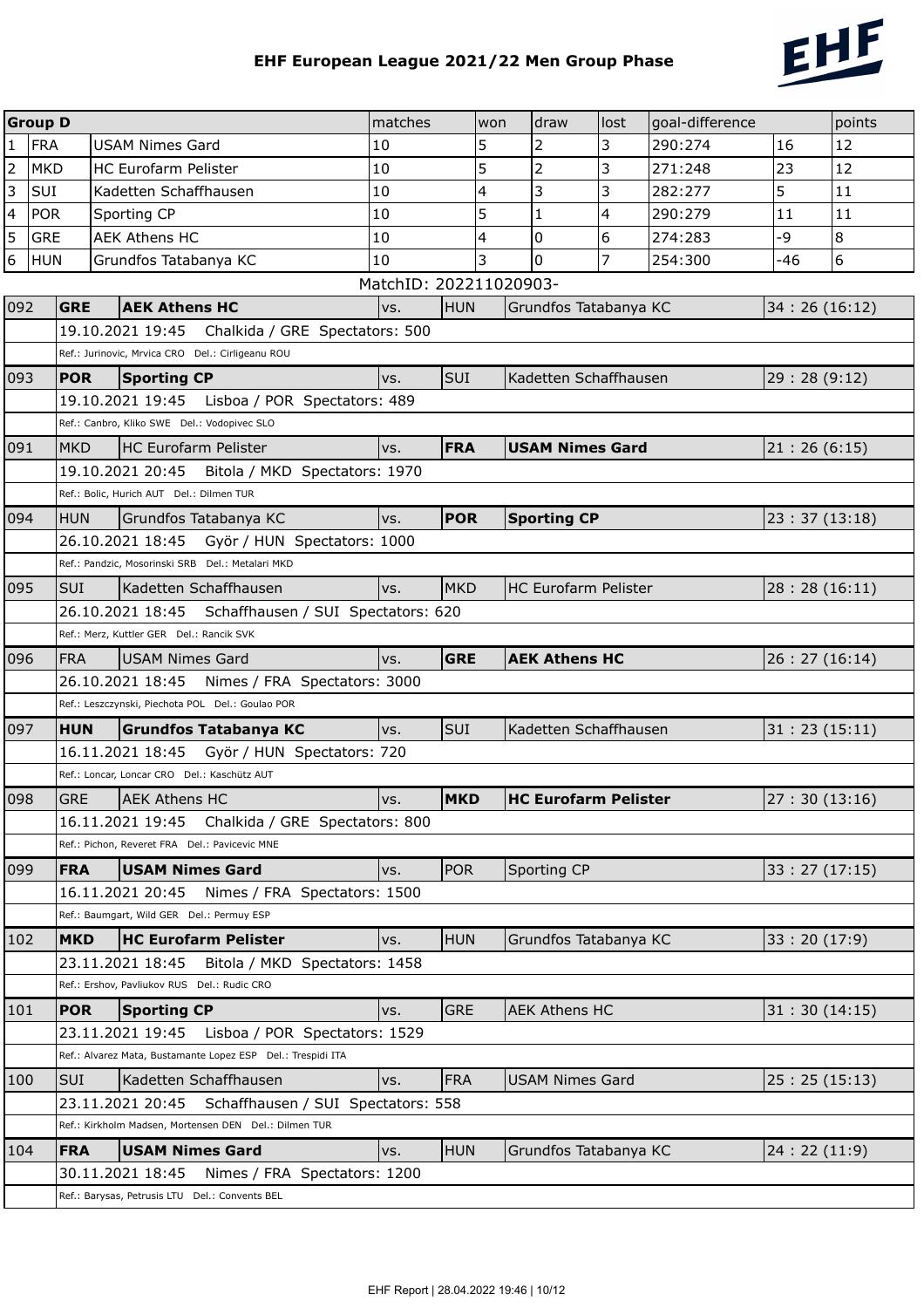

|     |            |                                                        |                                    |     |            | EHF European League 2021/22 Men Group Phase | 2122          |
|-----|------------|--------------------------------------------------------|------------------------------------|-----|------------|---------------------------------------------|---------------|
|     |            |                                                        |                                    |     |            |                                             |               |
| 105 | <b>SUI</b> | <b>Kadetten Schaffhausen</b>                           |                                    | VS. | <b>GRE</b> | <b>AEK Athens HC</b>                        | 30:26(18:10)  |
|     |            | 30.11.2021 18:45                                       | Schaffhausen / SUI Spectators: 769 |     |            |                                             |               |
|     |            | Ref.: Budzak, Zahradnik SVK Del.: Pozeznik SLO         |                                    |     |            |                                             |               |
| 103 | <b>POR</b> | Sporting CP                                            |                                    | vs. | <b>MKD</b> | HC Eurofarm Pelister                        | 27:27(14:16)  |
|     |            | 30.11.2021 19:45                                       | Lisboa / POR Spectators: 573       |     |            |                                             |               |
|     |            | Ref.: Badura, Ondogrecula SVK Del.: Din ROU            |                                    |     |            |                                             |               |
| 107 | <b>HUN</b> | Grundfos Tatabanya KC                                  |                                    | vs. | <b>FRA</b> | <b>USAM Nimes Gard</b>                      | 30:38(17:16)  |
|     |            | 07.12.2021 18:45 Györ / HUN Spectators: 850            |                                    |     |            |                                             |               |
|     |            | Ref.: Nabokau, Kulik BLR Del.: Dilmen TUR              |                                    |     |            |                                             |               |
| 108 | <b>GRE</b> | <b>AEK Athens HC</b>                                   |                                    | vs. | <b>SUI</b> | Kadetten Schaffhausen                       | 28:31(15:17)  |
|     |            | 07.12.2021 19:45 Chalkida / GRE Spectators: 700        |                                    |     |            |                                             |               |
|     |            | Ref.: Baumgart, Wild GER Del.: Kasunic CRO             |                                    |     |            |                                             |               |
| 106 | <b>MKD</b> | <b>HC Eurofarm Pelister</b>                            |                                    | VS. | <b>POR</b> | Sporting CP                                 | 31:25(14:13)  |
|     |            | 07.12.2021 20:45                                       | Bitola / MKD Spectators: 1500      |     |            |                                             |               |
|     |            | Ref.: Jovic, Arnautovic BIH Del.: Kalin SLO            |                                    |     |            |                                             |               |
| 109 | <b>FRA</b> | USAM Nimes Gard                                        |                                    | VS. | <b>MKD</b> | <b>HC Eurofarm Pelister</b>                 | 25:23(13:12)  |
|     |            | 15.02.2022 18:45                                       | Nimes / FRA Spectators: 1800       |     |            |                                             |               |
|     |            | Ref.: Mandak, Rudinsky SVK Del.: Rudic CRO             |                                    |     |            |                                             |               |
| 110 | <b>HUN</b> | <b>Grundfos Tatabanya KC</b>                           |                                    | vs. | <b>GRE</b> | <b>AEK Athens HC</b>                        | 25:24(12:12)  |
|     |            | 15.02.2022 18:45    Tatabanya / HUN Spectators: 2547   |                                    |     |            |                                             |               |
|     |            | Ref.: Vesovic, Mitrovic MNE Del.: Sokol CRO            |                                    |     |            |                                             |               |
| 111 | <b>SUI</b> | <b>Kadetten Schaffhausen</b>                           |                                    | vs. | <b>POR</b> | Sporting CP                                 | 26: 24(10:11) |
|     |            | 15.02.2022 20:45    Schaffhausen / SUI Spectators: 856 |                                    |     |            |                                             |               |
|     |            | Ref.: Gasmi, Gasmi FRA Del.: Trespidi ITA              |                                    |     |            |                                             |               |
| 113 | <b>MKD</b> | <b>HC Eurofarm Pelister</b>                            |                                    | vs. | SUI        | Kadetten Schaffhausen                       | 27:26(15:12)  |
|     |            | 22.02.2022 18:45                                       | Bitola / MKD Spectators: 1500      |     |            |                                             |               |
|     |            | Ref.: Cindric, Gonzurek CRO Del.: Rancik SVK           |                                    |     |            |                                             |               |
| 112 |            | <b>POR</b> Sporting CP                                 |                                    | vs. | HUN        | Grundfos Tatabanya KC                       | 34:26(15:13)  |
|     |            | 22.02.2022 19:45    Lisboa / POR Spectators: 799       |                                    |     |            |                                             |               |
|     |            | Ref.: Leszczynski, Piechota POL Del.: Kasunic CRO      |                                    |     |            |                                             |               |
| 114 | <b>GRE</b> | <b>AEK Athens HC</b>                                   |                                    | vs. | <b>FRA</b> | <b>USAM Nimes Gard</b>                      | 34:30(15:16)  |
|     |            | 22.02.2022 19:45                                       | Chalkida / GRE Spectators: 800     |     |            |                                             |               |
|     |            | Ref.: Pandzic, Mosorinski SRB Del.: Cirligeanu ROU     |                                    |     |            |                                             |               |
| 117 | <b>HUN</b> | <b>Grundfos Tatabanya KC</b>                           |                                    | VS. | <b>MKD</b> | HC Eurofarm Pelister                        | 25:21(11:11)  |
|     |            | 01.03.2022 18:45                                       | Tatabanya / HUN Spectators: 1207   |     |            |                                             |               |
|     |            | Ref.: Vitaku, Vitaku KOS Del.: Rudinsky SVK            |                                    |     |            |                                             |               |
| 116 | <b>GRE</b> | <b>AEK Athens HC</b>                                   |                                    | vs. | <b>POR</b> | Sporting CP                                 | 25:24(15:11)  |
|     |            | 01.03.2022 19:45                                       | Chalkida / GRE Spectators: 750     |     |            |                                             |               |
|     |            | Ref.: Mandak, Rudinsky SVK Del.: Convents BEL          |                                    |     |            |                                             |               |
| 115 | <b>FRA</b> | <b>USAM Nimes Gard</b>                                 |                                    | vs. | SUI        | Kadetten Schaffhausen                       | 33:33(14:16)  |
|     |            | 01.03.2022 20:45 Nimes / FRA Spectators: 2000          |                                    |     |            |                                             |               |
|     |            | Ref.: Sniurevicius, Grigalionis LTU Del.: Rudic CRO    |                                    |     |            |                                             |               |
| 119 | <b>MKD</b> | <b>HC Eurofarm Pelister</b>                            |                                    | VS. | <b>GRE</b> | <b>AEK Athens HC</b>                        | 30:19(10:8)   |
|     |            | 08.03.2022 18:45                                       | Bitola / MKD Spectators: 1500      |     |            |                                             |               |
|     |            | Ref.: Nikolic, Stojkovic SRB Del.: Kalin SLO           |                                    |     |            |                                             |               |
| 120 | <b>POR</b> | <b>Sporting CP</b>                                     |                                    | vs. | <b>FRA</b> | <b>USAM Nimes Gard</b>                      | 32:30(17:18)  |
|     |            | 08.03.2022 19:45                                       | Lisboa / POR Spectators: 1091      |     |            |                                             |               |
|     |            | Ref.: Stark, Stefan ROU Del.: Castillo GBR             |                                    |     |            |                                             |               |